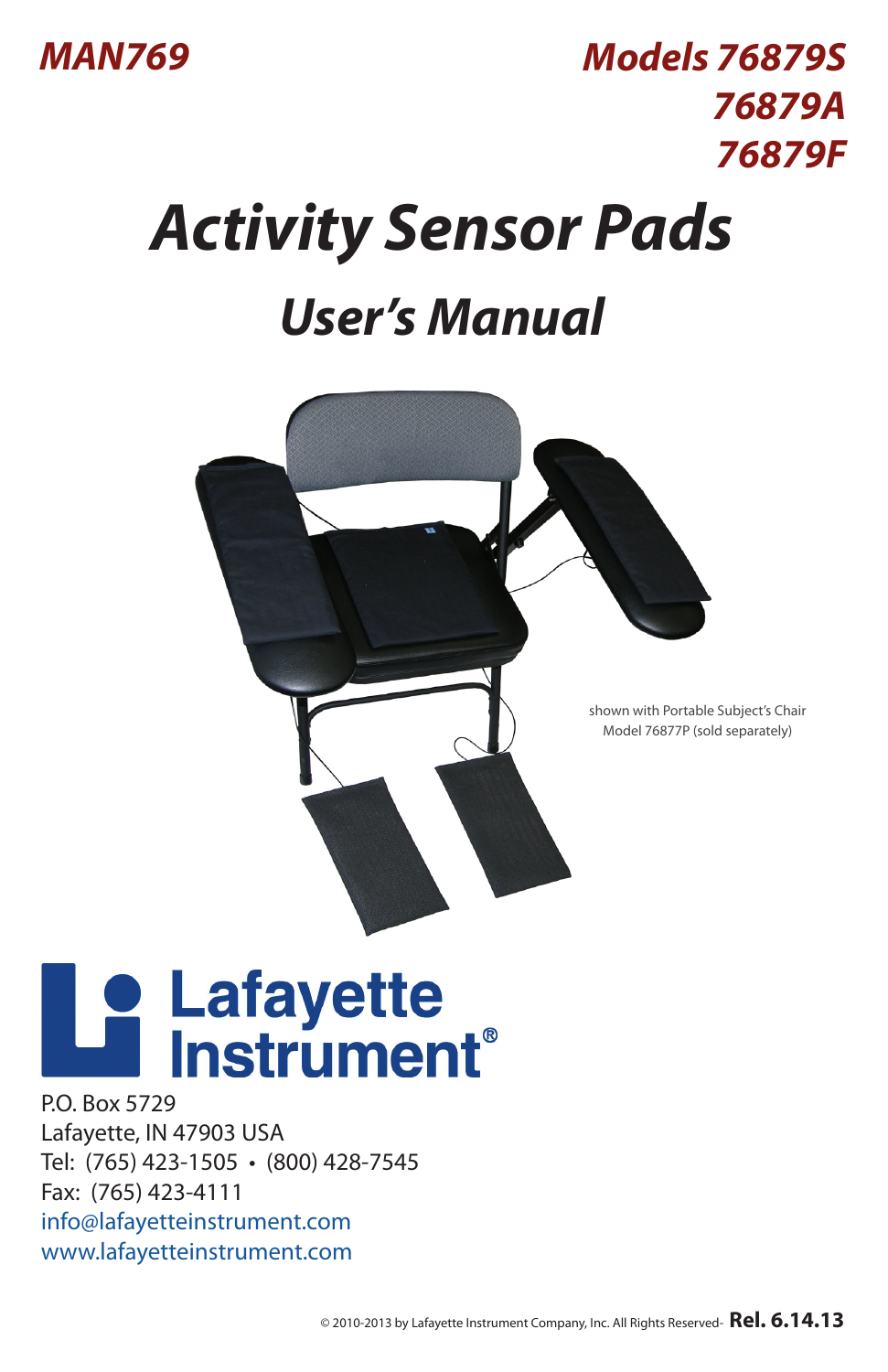## *Table of Contents*

| Description                             | $\mathcal{P}$ |
|-----------------------------------------|---------------|
| Precautions                             | 3             |
| Sensor / DAS Installation Instructions  | 3             |
| Troubleshooting Guide                   | 4             |
| <b>Recommended Preliminary Settings</b> | 4             |
| Instructions for Proper Connection      |               |
| User Notes                              | 6             |
| <b>Terms and Conditions</b>             | 8             |
|                                         |               |



Activity Sensor Pad Models 76879S, 76879A, 76879F shown with Portable Subject's Chair Model 76877P (sold separately)

# **ANALISTICIAN** ia mi

Chart with sensor tracing

## *Description*

*Seat Activity Sensor Pad Model 76879S* Measurements: *10.0" x 14.0" x 0.5", 0.95 lbs*

*Arm Activity Sensor Pads Model 76879A (2)* Measurements: *6.0" x 14.0" x 0.5", 0.58 lbs (each)*

*Feet Activity Sensor Pads Model 76879F (2)* Measurements: *7.0" x 14.0" x 0.5", 0.63 lbs (each)*

The Lafayette Activity Sensors are accessories to the Lafayette Instrument LX4000 and LX5000 computerized polygraph systems. They are designed to detect subtle as well as gross movements. By providing a graphic record of subject movement, the Activity Sensors allow the polygraph examiner to observe the subject's movement that may not be seen by the examiner during observation.

The Activity Sensor Pads can be located under the seat, arms, and feet of the subject. When used with our 76877P chair the seat sensor can be placed inside the seat cushion for covert operation.

The Activity Sensors are precision instruments capable of detecting very subtle subject movement. Although the Activity Sensors are very sensitive, their durable design is kept simple for ease of operation and to provide many years of trouble- free operation.

Because of Lafayette's unique design, the activity sensor can be used on almost any subject chair. Simply lay the Pads on the seat and arms of the chair and the Foot Pads on the floor. Please note that the external pouches are only protective covers for the internal components. The external pouches can be easily removed and cleaned in a washing machine when soiled.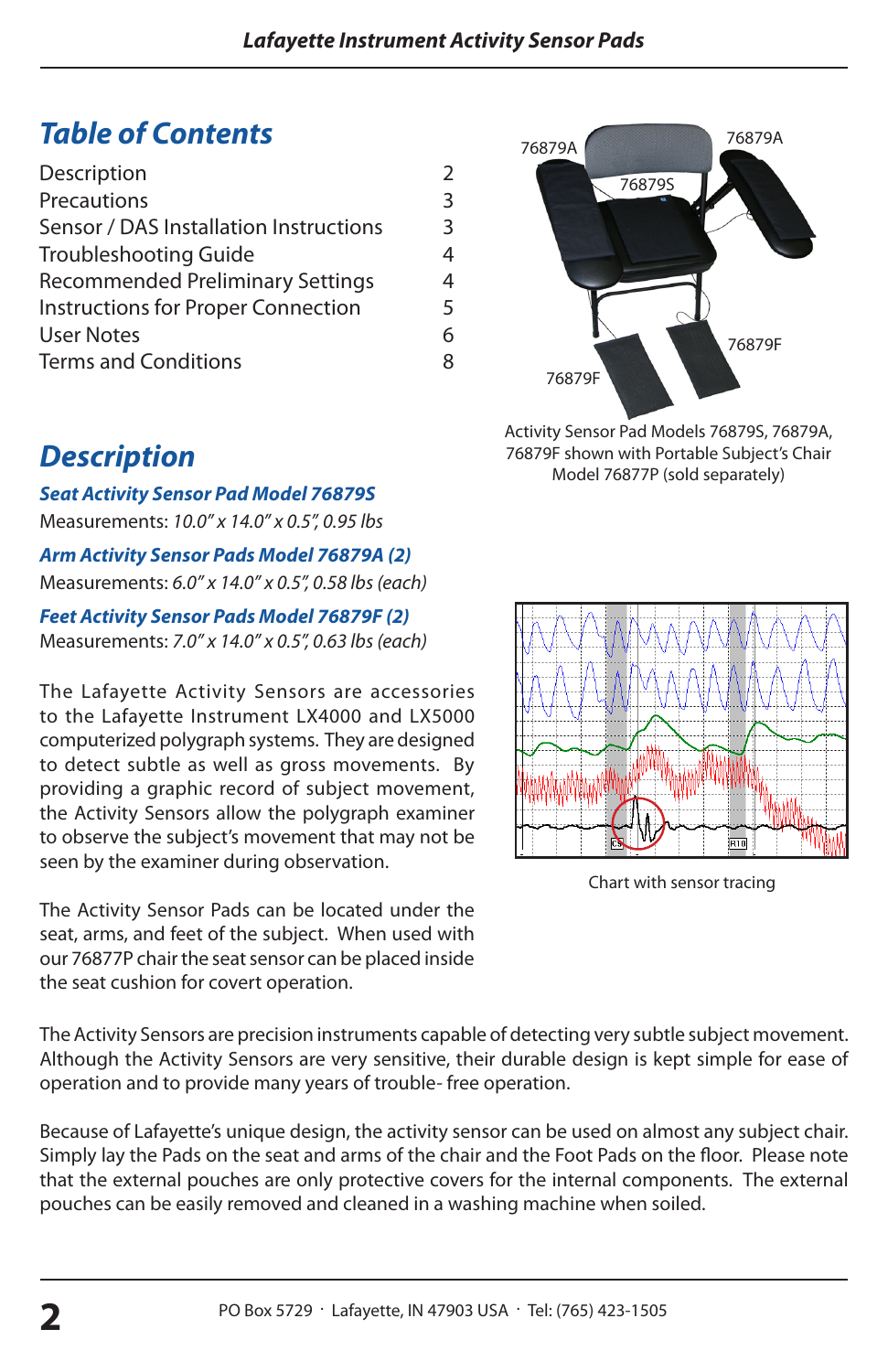### *Precautions*

- The Activity Sensor Pads should be treated with care as any other instrument
- Take care to route the tubing / cables to avoid trip hazards as much as possible
- Avoid crushing or pinching the tubing
- Do not pick up the sensor using the cable or tubing
- Storage of the Activity Sensor Pads in any state other than flat may affect sensitivity
- Do not apply excessive weight or strain to the cable entry point on the sensor
- Protect Activity Sensor Pads from puncture

### *Sensor and DAS Installation Instructions*



Dongle attached on Sensor



LX5000-SW



LX4000-SW (current)



LX4000-SW (old)

To connect the Sensors you simply connect the stereo cable into the Dongle attached to the Sensor, and then attach the other end of the connection cable to your polygraph instrument.

If you are using an LX5000 or a newer LX4000 instrument your connection cable will have a stereo plug on both ends. If you are using an older LX4000 instrument your connection cable will have a stereo plug on one end and a CAT5 plug on the other end, and you will connect the stereo plug into the Dongle of the Sensor and the CAT5 plug will connect into one of your auxiliary channels of your LX4000. **Note: You will then need to turn on your auxiliary channel through the Lafayette Software by going to Tools, Preferences, then click on the auxiliary channel you are using and enable trace.**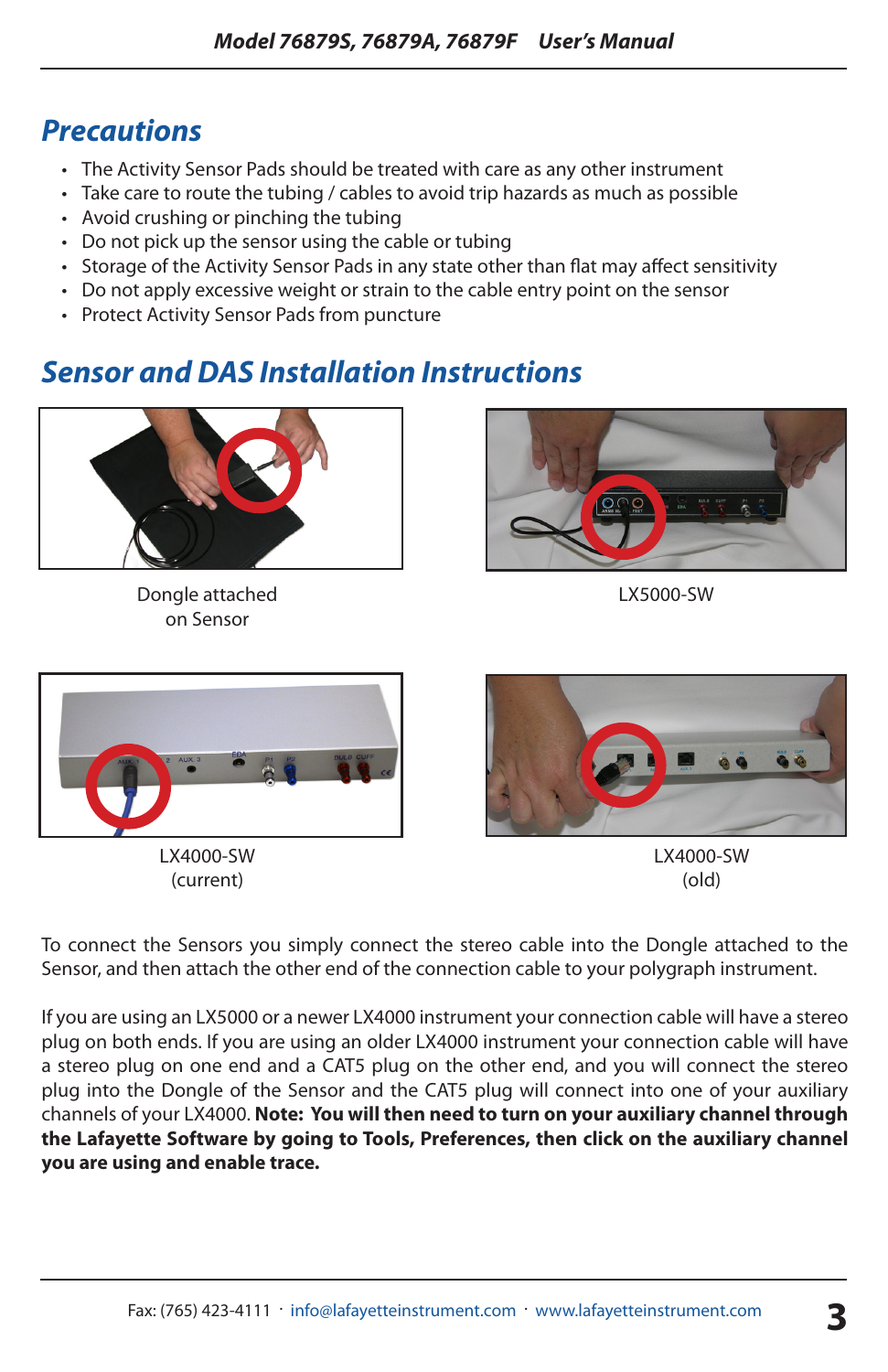| Problem                                                           | <b>Action</b>                                                                                                                                                                                                                                                                                                             |
|-------------------------------------------------------------------|---------------------------------------------------------------------------------------------------------------------------------------------------------------------------------------------------------------------------------------------------------------------------------------------------------------------------|
| Sensor Pad does not<br>react to movement.                         | Ensure the cable is firmly connected to the Dongle.<br>$\bullet$<br>Ensure the cable is firmly connected to the DAS.<br>٠<br>Verify Dongle is plugged into AUX channel that is being displayed.<br>Check for pinched tubing.<br>Gain setting may be too low.                                                              |
| Signal from Sensor Pad<br>flat lines or "rails" with<br>activity. | Dongle / Sensor Pad has been disconnected from the tubing and improperly<br>reconnected – follow instructions for proper connection.<br>Ensure the cable is firmly connected to the DAS.<br>Gain setting on DAS may be too high.<br>٠<br>Ensure Polygraph Subject's body weight is within established range. <sup>1</sup> |
| Signal from Sensor Pad<br>is erratic.                             | Dongle / Sensor Pad has been disconnected from the tubing and improperly<br>٠<br>reconnected – follow instructions for proper connection.<br>Ensure the cable is firmly connected to the Dongle.<br>$\bullet$<br>Ensure the cable is firmly connected to the DAS.                                                         |

## *Activity Sensor Troubleshooting Guide*

## *Recommended Preminary Settings for Activity Sensor Pads*

| <b>Sensor Pad(s)</b> | <b>Preliminary Gain Setting</b> |
|----------------------|---------------------------------|
| Arms                 |                                 |
| Seat                 |                                 |
| Feet                 |                                 |

1 Polygraph Subject established weight range: 98 – 450 lbs. Gain settings may need to be adjusted if outside this established range.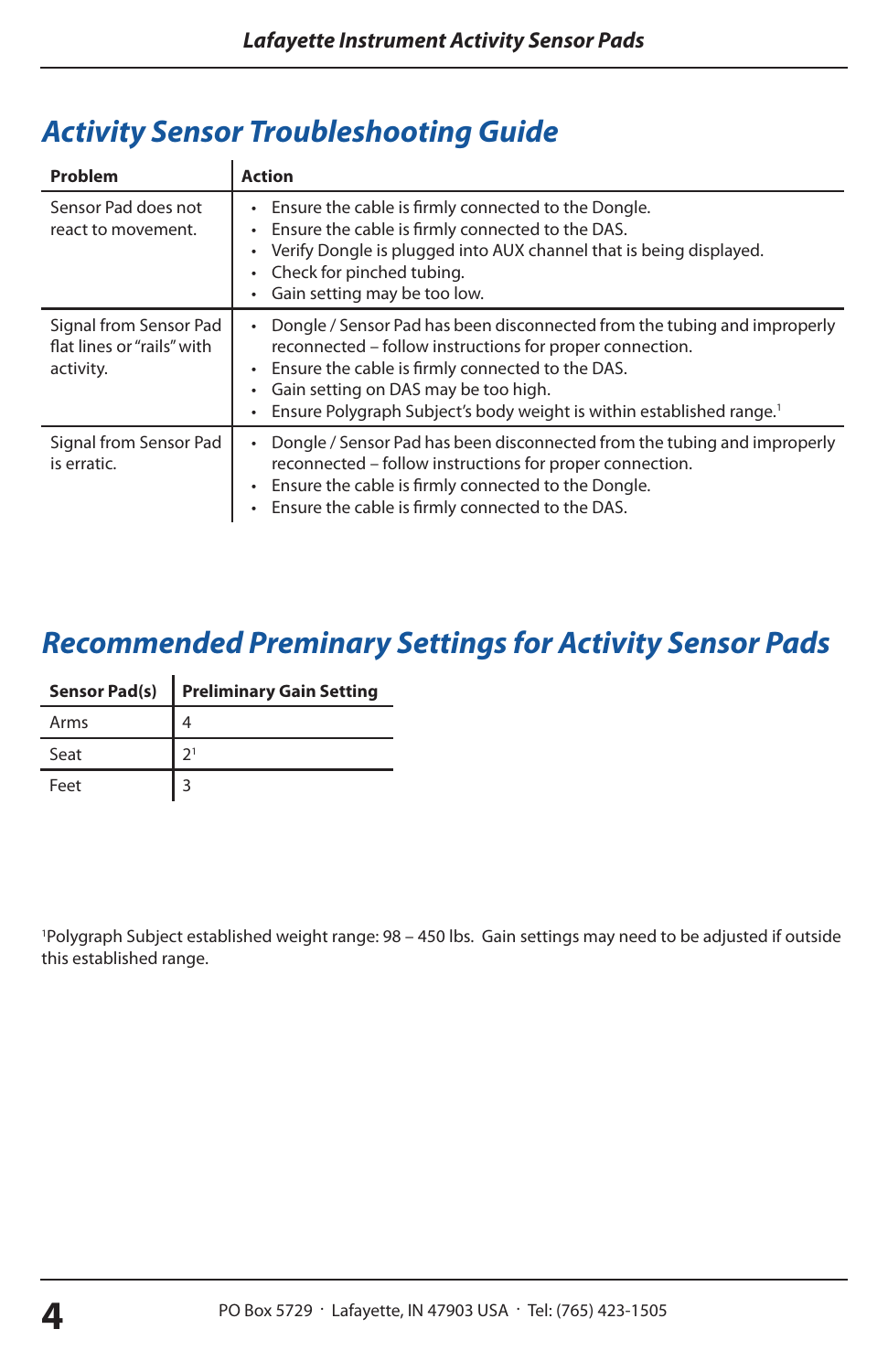## *Instructions for the Proper Connection of Dongle / Sensor Pads*

If you find it necessary to replace the tubing, shorten the length of the tubing for a Sensor Pad, or if the Dongle / Sensor Pad becomes disconnected from the tubing, please follow the instructions for proper connection as described below:

- 1. Ensure the Sensor Pad is connected to the tubing and that the tubing is on the in-line connector completely. If it is disconnected, connect it now.
- 2. If the Dongle is connected at this point, disconnect it by firmly holding the tubing on both sides of the small in-line connector for the Seat Activity Sensor, or by firmly holding the Dongle tubing and the small "T" connector for the Arms / Feet Activity Sensors and pulling the tubing from the connector.
- 3. Place the Activity Sensor Pads on a solid, flat surface and smooth the Activity Sensor Pads out with your hands to ensure the Activity Sensor Pads are as flat as possible and release. **DO NOT** place any weight source such as a book or a box on the Sensor Pads.
- 4. Without lifting or otherwise moving the Activity Sensor Pads connect the Dongle tubing to the small in-line connector (for the Seat Activity Sensor) or the small "T" connector (for the Arms / Feet Activity Sensors) and ensure the tubing is on the connector completely.
- 5. The Activity Sensor Pads are now ready for use.

*Please call your Lafayette Instrument sales or service representative to order more Sensors or for any further information concerning the installation and operation of the Activity Sensor.*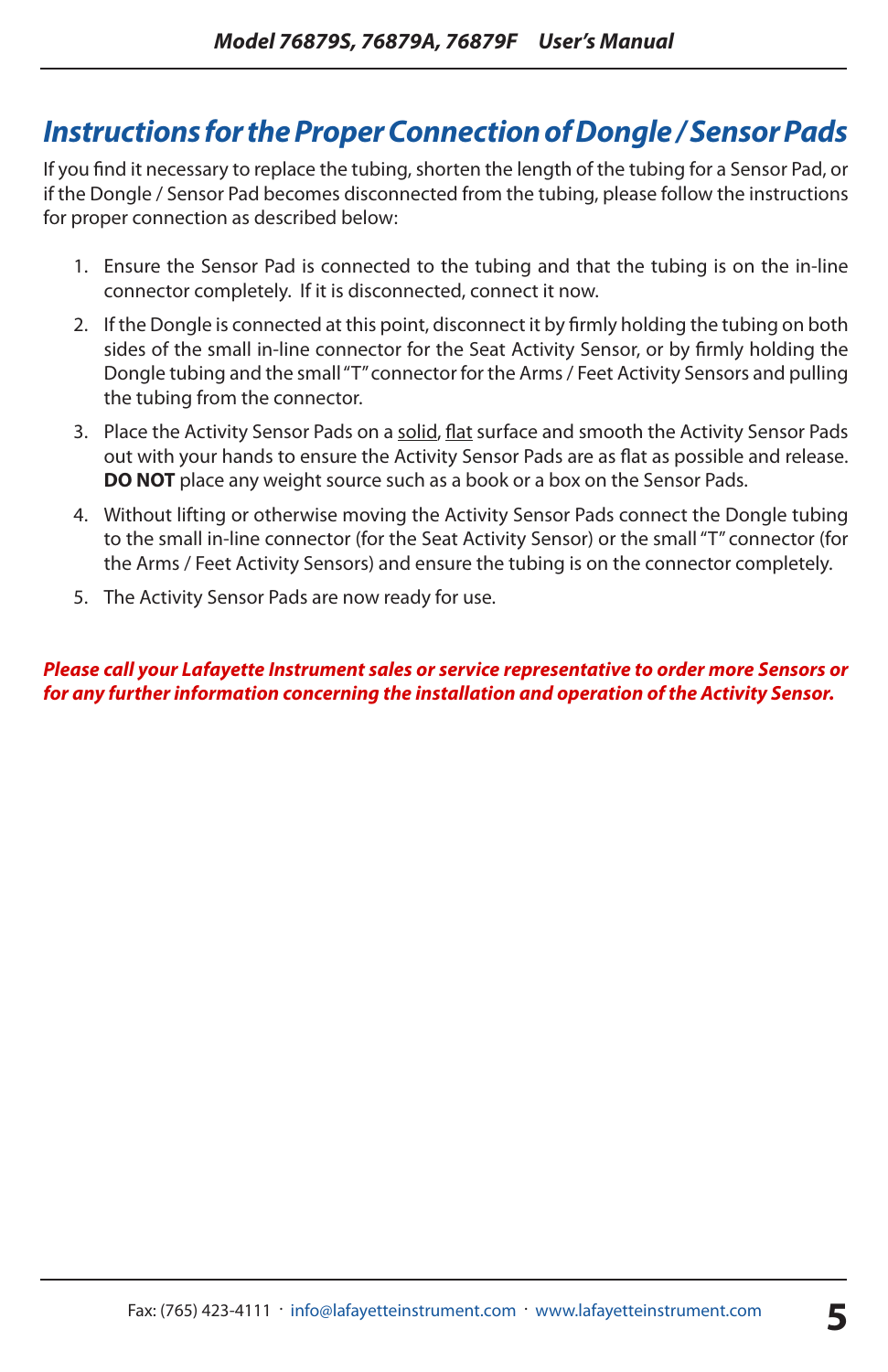## *User Notes*

Enter any additional notes in this area for your convenience.